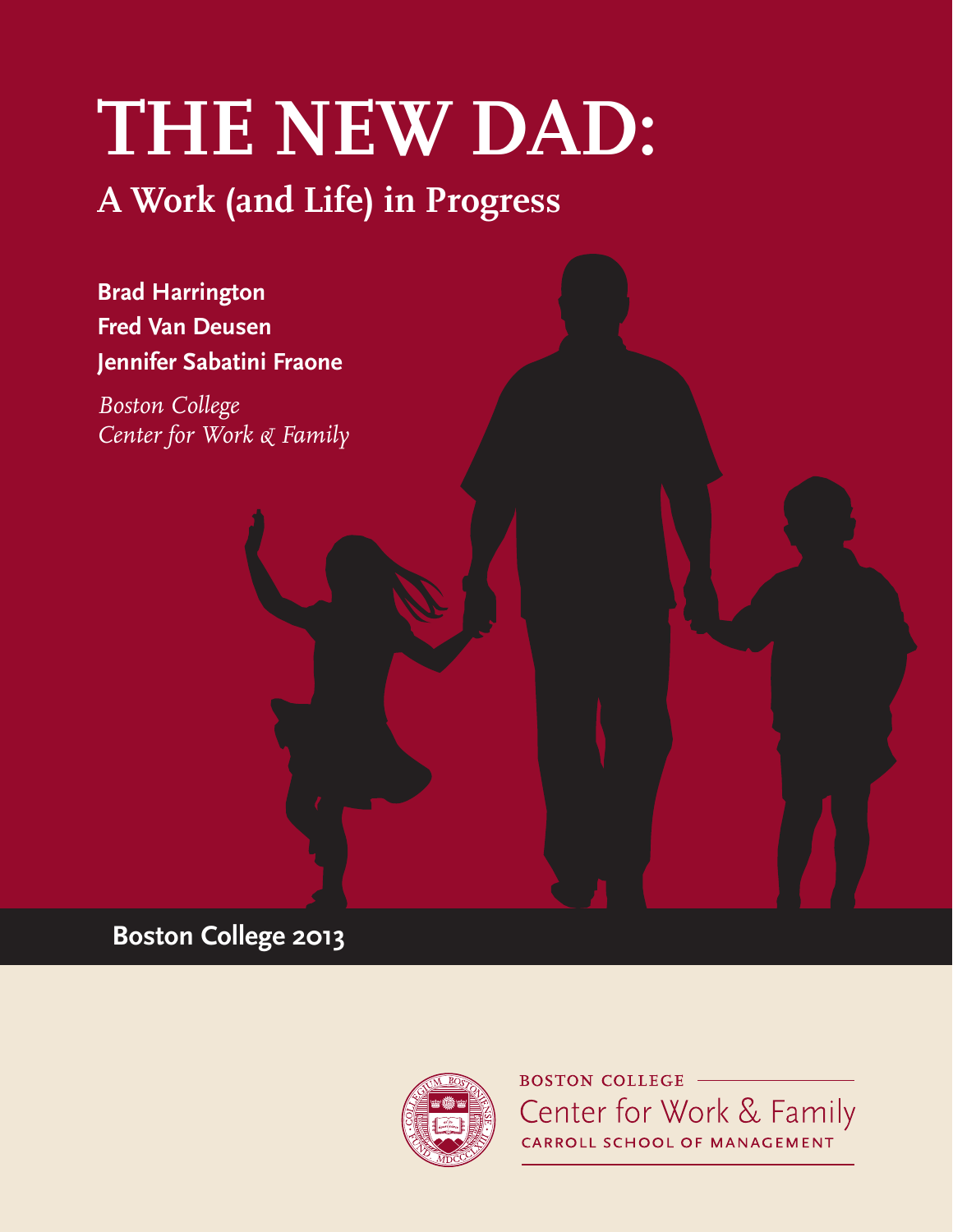*The authors would like to thank our families for their constant love and support. We want to convey our recognition and respect for the important roles that fathers play and acknowledge that their journey is a "Work (and Life) In Progress."*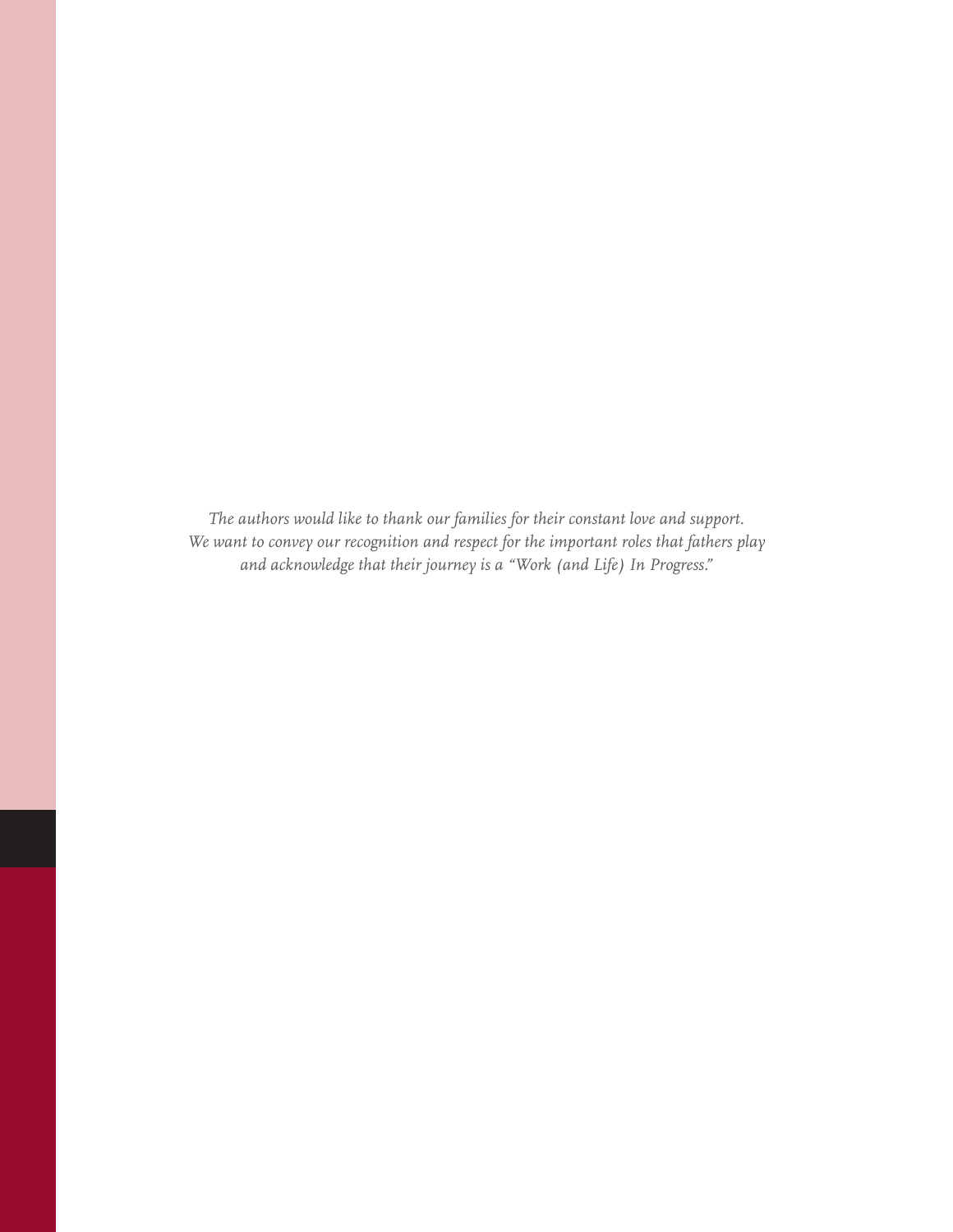# **INTRODUCTION**

In homes across America, fathers are launching a quiet revolution. Catalyzed by the women's movement and women's steady and certain progress toward greater prominence in higher education and the fastest growing professions, men and women have come to understand that traditional gender roles only hinder today's fathers and mothers in their efforts to succeed at integrating their work and family endeavors.

While some of the changes that face today's fathers are the result of women's prospects and the shifting, uncertain economic fate of men, these changes are equally born of a new, growing spirit of determination among men to fully embrace their roles as fathers. They no longer want to be seen simply as economic providers operating at arms-length from their families. Fathers today seek roles that are much more integral to the lives of their families and require greater presence and engagement.

Four years ago, the Boston College Center for Work & Family decided to significantly increase our focus on men and work-family issues. At the time, the work-family field -- researchers, practitioners, and consumers -- was dominated by women and the overwhelming majority of discussion and debate emanating from the field was focused on women's struggles in relation to this balancing act. While this was appropriate given women's central role in the family and their on-going challenges to live up to their professional and personal commitments, it nonetheless kept our field in a box. That box suggested that family was women's domain and that men's work-family struggles were confined to the ups and downs of climbing the corporate ladder in their role as breadwinners. We felt strongly that it was time to break out of that box and explore more fully how men were handling their own balancing acts.

Since 2009, we have conducted research and published a series of annual reports on the changing roles of fathers titled "*The New Dad*." These reports have studied the transition to fatherhood, how men manage career and family priorities, how they share caregiving responsibilities with their spouses, and what supports fathers look for and, at times thankfully, receive in their workplaces. We also looked at the small but growing number of at-home dads who are blazing new trails and challenging outdated stereotypes that suggest full-time parenting is the exclusive domain of women. These men are demonstrating daily that effective parenting is about competencies and caring, not gender.

Over this time period we have interviewed or surveyed nearly 2,000 dads - mostly white collar fathers in professional and managerial positions - to learn about their joys, their struggles, their achievements and their setbacks. We believe that our work has helped to create a more complete, and hopefully accurate, portrait of today's fathers as men who care deeply about their work and their families, who strive to be active, engaged parents while at the same time investing significant energy in building successful careers.

The portrait we paint is encouraging and enigmatic, promising and problematic. At times it seems to be a glimpse into a future where men have fully embraced their roles as professionals and parents; at other times it can read more like a retrospective of days gone by with a clear delineation and separation of the roles of men and women. But even as the picture is at times mixed, the overwhelming feeling one gets in doing this work is that things are changing, and these changes are occurring with greater rapidity.

So just as it has been important to take stock of the challenges faced by working moms, it is important to see the challenges that confront working dads and reflect on the significant shifts in attitudes and expectations that have been taking place. Our research shows that the new dad increasingly runs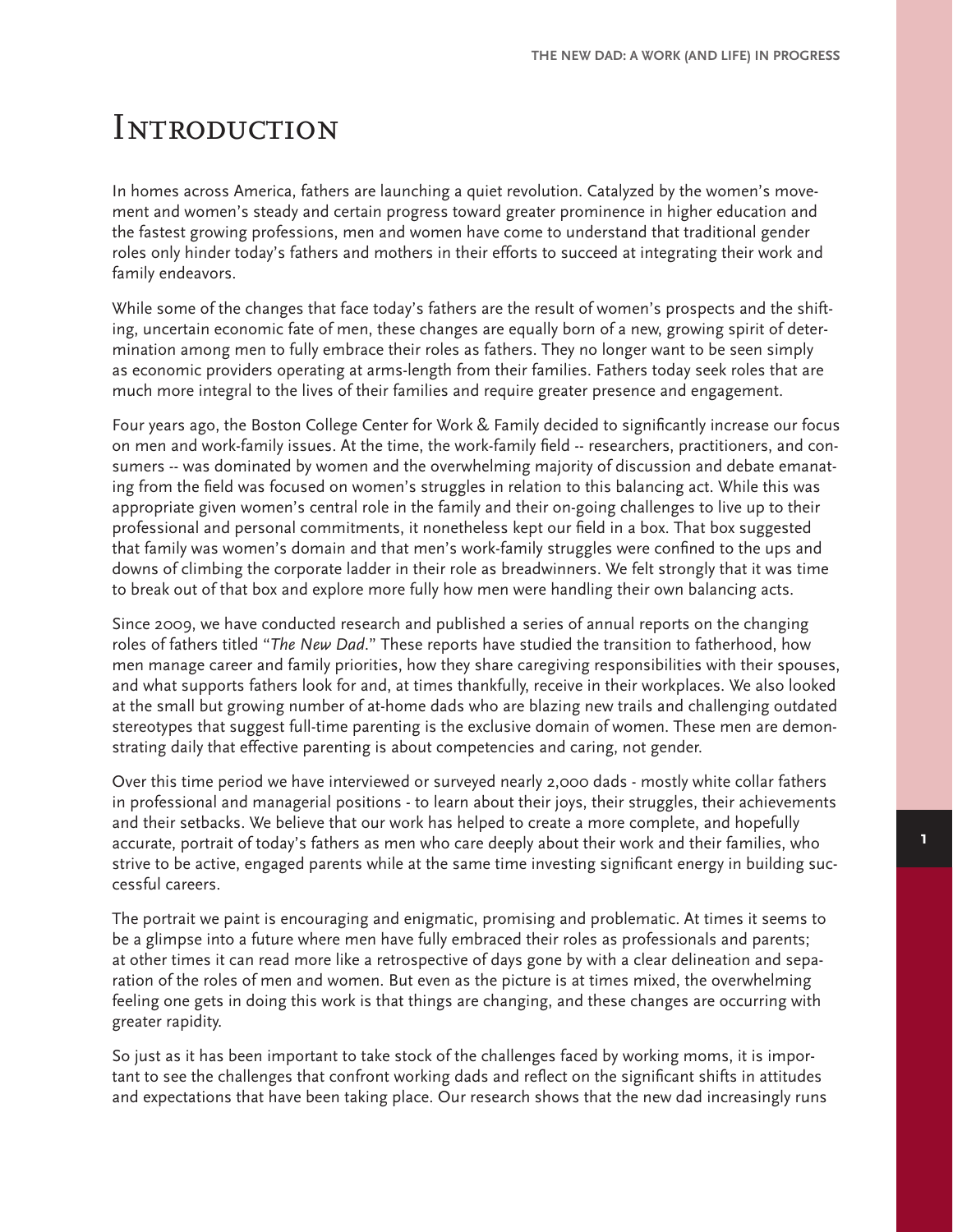counter to the old stereotypes of a workaholic, absent father who focuses on career, views his contribution to his family as a paycheck, and defines success as simply moving up the corporate hierarchy.

*Based on what fathers are telling us, it's clear that they carry an appreciation of the important role that fatherhood plays in their lives and the lives of their family members. From our research, we see American men who are striving to be good workers, good fathers, and good men.*

While television shows and the media seem intent on casting fathers as inept, clueless caregivers, out of touch with the daily concerns of the family, our work suggests otherwise.

Based on what fathers are telling us, it is clear that they carry an appreciation of the important role that fatherhood plays in their own lives and the lives of their family members. Our work presents an image of male parents struggling with workfamily conflict, but at the same time striving to be good workers, good fathers, and good men.

This report summarizes the work of our prior studies and takes stock of how far fathers have come in adopting this more active and engaged family role. It also examines our places of work – how they have supported these changes, and what is yet to be done. It concludes with recommendations for both employers and for fathers based on what we have

learned and a "call to action", catalyzing a conversation amongst the half of parents who have too often been silent on how they are coping with integrating their work and family lives.

## **The Changing Role of Fathers**

Several key changes have contributed to the evolving role of modern day fathers. The first is women's educational and professional achievements, which have impacted family structures. Women now earn 57% of bachelor's degrees, 60% of master's degrees, and about 50% of professional degrees and PhD's (Mason, 2009). Working mothers make up just under half of the U.S. workforce and 23% of mothers in dual-career couples earn more than their husbands. Including single mother-led families, women are now the primary breadwinners in 40% of U.S. households (Pew Research Center, 2013b). Furthermore, while women have traditionally placed their career aspirations second to their spouses' careers, it appears that young women no longer differ from young men in their aspirations for highresponsibility jobs (Pew Research Center, 2012).

#### **Breadwinner AND Caregiver**

Family structures have also changed significantly in the past 35 years. The number of "traditional families" (families where the father works and the mother stays home with the children), has decreased from 45% in 1975 to 31% today (Bureau of Labor Statistics, 2013). Single-parent households and dual-career couples have become more common. In 2012, 59% of two-parent households with children under 18 are dual-career earners (Bureau of Labor Statistics, 2013). Taken together, these changes have led to couples making different economic decisions for their households than in the past. The challenges of balancing work and family are no longer a women's issue, as they have traditionally been seen, but an issue that both parents grapple with on a daily basis. *The New Dad* studies and other research show that men are clearly venturing to find their own work-family fit.

In the first phase of our work, we concluded that new fathers do not see their roles as fathers solely, or even primarily, about being the financial breadwinner (Harrington, Van Deusen, and Ladge, 2010).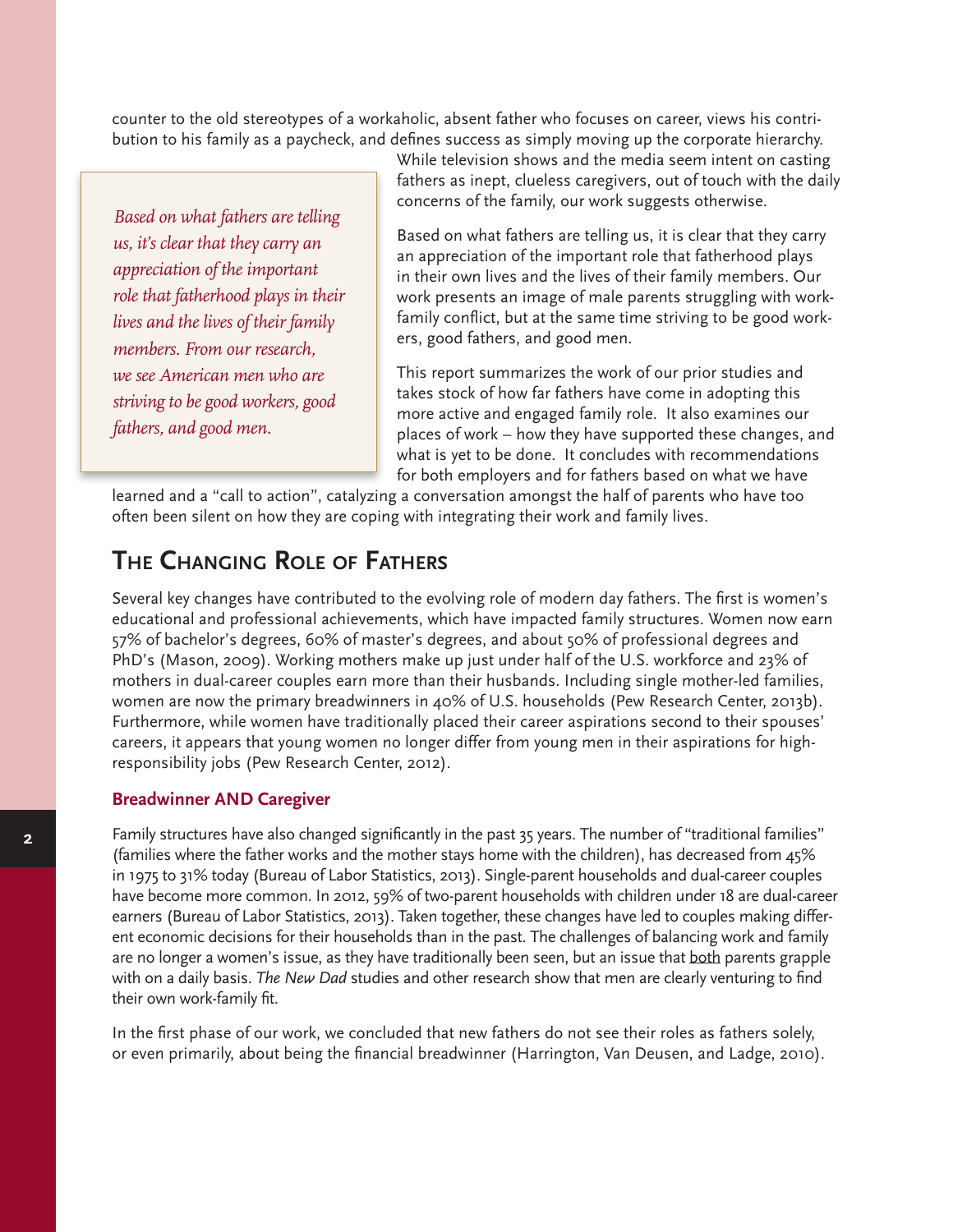While supporting their families financially was important, other caregiving responsibilities were seen as equally, if not more important in defining what it means to be a good father. To further explore this assertion with a larger sample of fathers, in our 2011 study we asked "Which of the following statements most accurately describes how you see your responsibility to your children?"



#### **Chart 1: How Fathers See Their Responsibilities to Their Children (2011)**

As Chart 1 shows, a significant majority of the fathers see their responsibilities to their children as both caring for them *and* earning money to support them, suggesting that traditional breadwinning responsibilities are combined with caregiving responsibilities in the images of what it means to be a father today. Analyzing these perceived responsibilities of fatherhood further, we found that:

- The further away fathers were from traditional breadwinning definitions of fatherhood (and thus closer to purely caregiving images of fatherhood), the greater confidence they have as parents and the more hours they report spending with their children on a typical working day.
- On average, fathers over the age of 40 were slightly more likely to see their responsibilities as fathers in a more traditional breadwinning sense than those under the age of 40.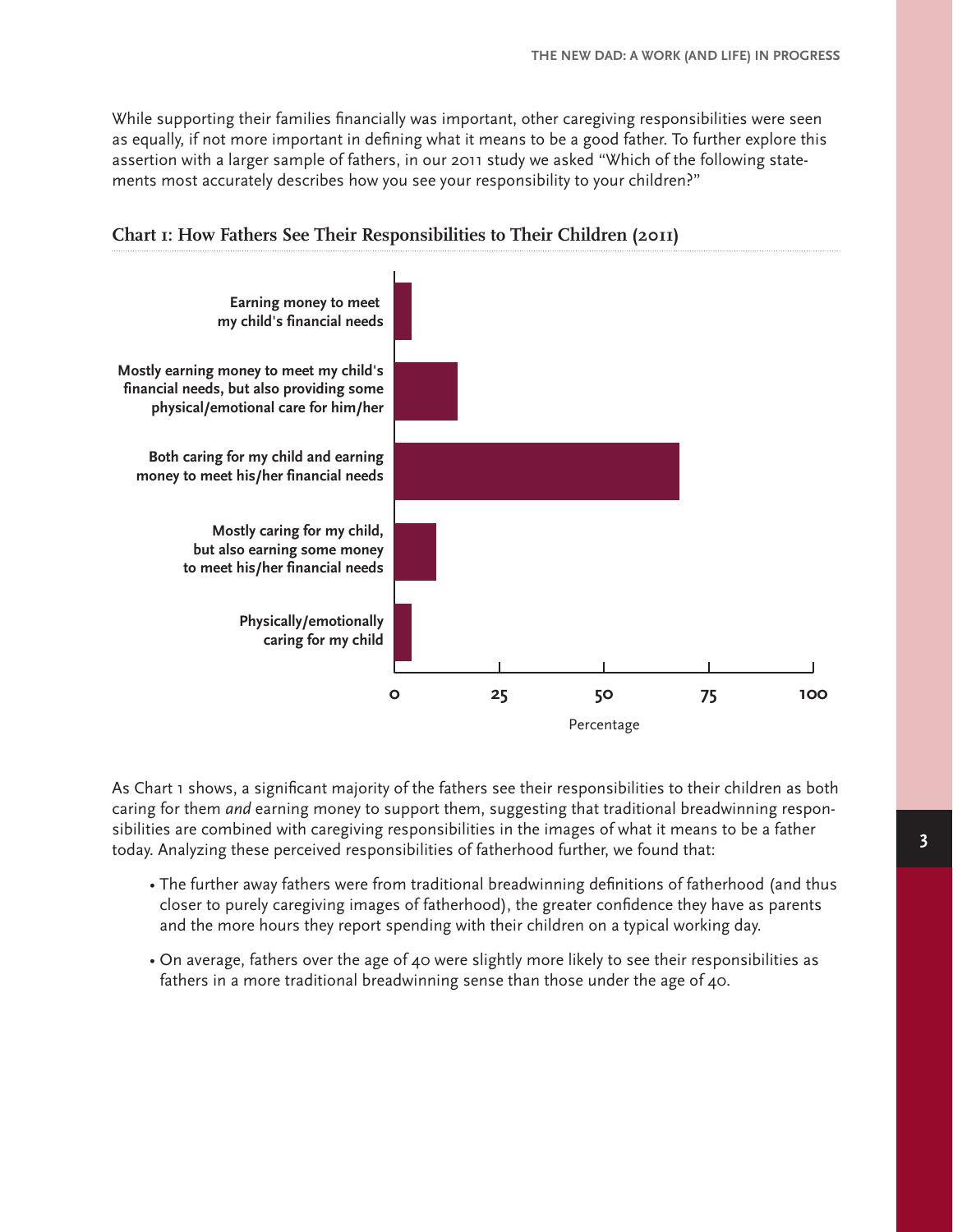#### **Definition of a Good Father**

The concept of what it means to be a good father was a salient theme throughout all of our studies. Many men held similar views in each study, noting that being a good father meant providing financial support, being available and present, spending time with children, and serving as an effective role model. One of the fathers in our 2010 study highlighted the emotional aspect noted by many participants:

> *"I think [being a father] means a lot of things. It means love. It means demonstrating your*  love for someone and a commitment to them at all costs. So supporting them, nurturing *them, being there, and I think not only as a father, but as a friend, as a guide, as a mentor."*

In our 2011 study, participants were asked to rate the most important aspects of being a good father. Chart 2 summarizes the fathers' ratings. The top three selections involved the emotional, supportive, and teaching aspects of parenthood, and the lowest three involved discipline, financial support, and day-to-day childcare tasks. These findings reflect a shift in the images of fatherhood from the traditional breadwinning, disciplinarian role to one that emphasizes love, support, guiding, and being present in their children's lives.



#### **Chart 2: Six Aspects of Being a Good Father (2011)**

#### **Sharing Care Responsibilities**

The 2011 study found that 77% of fathers wanted to spend more time with their children on an average workday. Their aspirations are clear, but the realities don't always live up to these aspirations.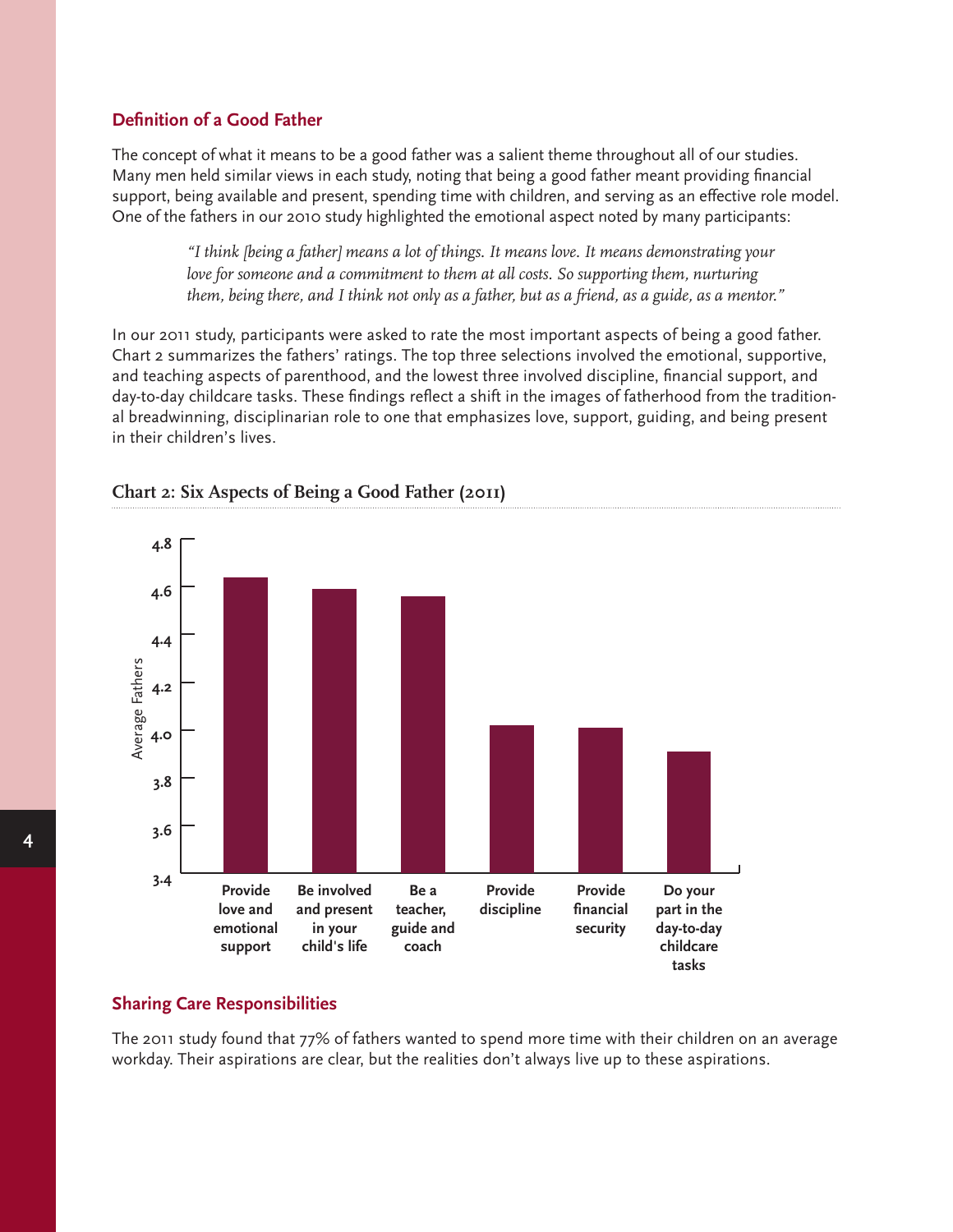Though a gender division generally persists in terms of household work and childcare, it does appear that fathers are becoming more involved in daily domestic responsibilities. This is partly due to the increasing number of dual-career couples, where working women expect their partners to help with household and childrearing duties.

However, a gap remains in terms of how many hours men and women spend with children altogether and alone ("solo" childcare). Fathers spend an average of 10.7 hours per week in solo childcare, while women spend 30.2 hours per week in solo childcare (Raley, Bianchi, and Wang, 2012). Men with at-home spouses spend about 8 hours per week in solo childcare compared to men in dual-earner couples, who provide 11-15 hours of solo childcare per week. Participants in our 2011 study spent an average of 2.65 hours per "typical working day" interacting with their children.

Additionally, there appears to be a gap between how fathers feel caregiving *should* be divided between spouses and how it actually is divided. In Chart 3 we see that 65% of fathers believe that both partners should provide equal amounts of care and 30% feel their spouse should provide more care. In reality, however, only 30% of fathers reported that caregiving actually is divided equally and 64% acknowledged that their spouse provides more care than they do.





We wondered if the fathers were suffering somewhat from the "myth of having it all". They undoubtedly desire to be involved at home and with their children, and 86% agreed/strongly agreed that "My children are the number one priority in my life". However, 76% also wished to advance to a position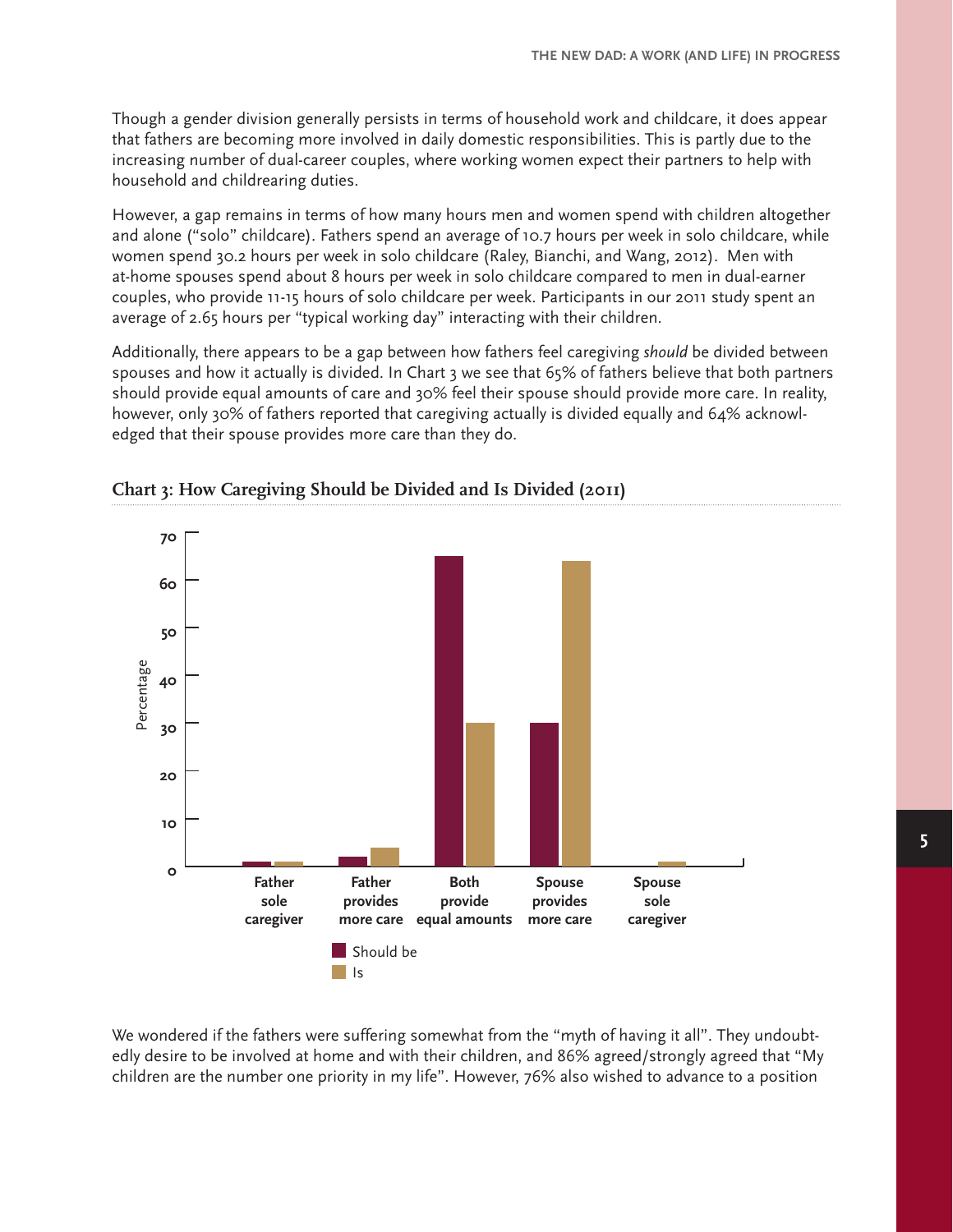*Given the gap between how fathers believe caregiving should be divided and how it is divided, we wonder if the fathers are suffering a bit from the "myth of having it all."*

with greater responsibility with their employers and 58% had a strong desire to reach senior management. The question remains, are they willing or able to shift priorities at work in order to give more to their children? Do fathers need to adjust their expectations? What supports are needed so families can make caregiving more equal?

#### **At-Home Dads**

At-home fathers are an excellent group to study in order to better understand the dynamics of fathers and caregiving. Although still a very small subset of the U.S. population,

at-home fathers are growing at a relatively rapid rate. According to the U.S. Census Bureau (2011), the percentage of at-home fathers has doubled in the last decade, rising from 1.6% to 3.4% of all stay-athome parents. Also, the number of fathers providing sole or primary care for their children has dramatically increased in recent years. In 2011, 32% of fathers with a working spouse served as a regular source of care for their children under age 15 and 20% of fathers with preschool aged children served as the primary caregiver. Approximately 2.5 million fathers headed single-parents households that included their own children age eighteen and younger (U.S. Census Bureau, 2011).

While most of the fathers interviewed in our 2012 study of at-home fathers felt comfortable in their role as a full-time parent, researchers who have studied at-home fathers indicate that social stigma (i.e. "real men work") and social isolation are the two most significant concerns facing men who consider taking on this role. It was common, for example, for friends and family members of many of the fathers to regard their at-home role as temporary, wondering when they were going to get jobs. In addition, the small number of at-home fathers results in greater feelings of social isolation for this group. Many felt, either formally or informally, excluded from mother's playgroups due to their gender, but did not know other at-home fathers with whom they could interact. Groups dedicated to the needs and social networking of at-home dads are cropping up across the country however, especially in major urban areas, and are facilitating much better connections among this small but growing demographic.

Perhaps just as significant, is what seems to be a changing attitude toward the idea of at-home parenting among many men. Fifty-three percent of the nearly 1,000 fathers we surveyed indicated that they would be comfortable with being an at-home father if their spouse's earnings would allow for it (Harrington, Van Deusen, and Mazar, 2011). This statistic, and the attitudinal shift it implies, suggests the potential for further growth in the at-home father population in the future.

#### **Paternity Leave**

Most fathers do transition back into the workplace after the arrival of their child, and in fact take very little time off at all. One indicator of men's involvement in parenting is the amount of leave that men take after the birth of a child. In the Center's 2011 study, only 1 in 20 fathers took more than 2 weeks off after the birth of their most recent child, and only 1 in 100 took more than 4 weeks off. As Chart 4 shows, the time off men in the study took after the birth/adoption of their most recent child was very brief (generally one week or less) compared to the months that mothers typically spend at home with their newborns. The brief time fathers take to bond with their child and immerse themselves in caregiving immediately promotes the identification of the mother as the primary and "more competent" caregiver.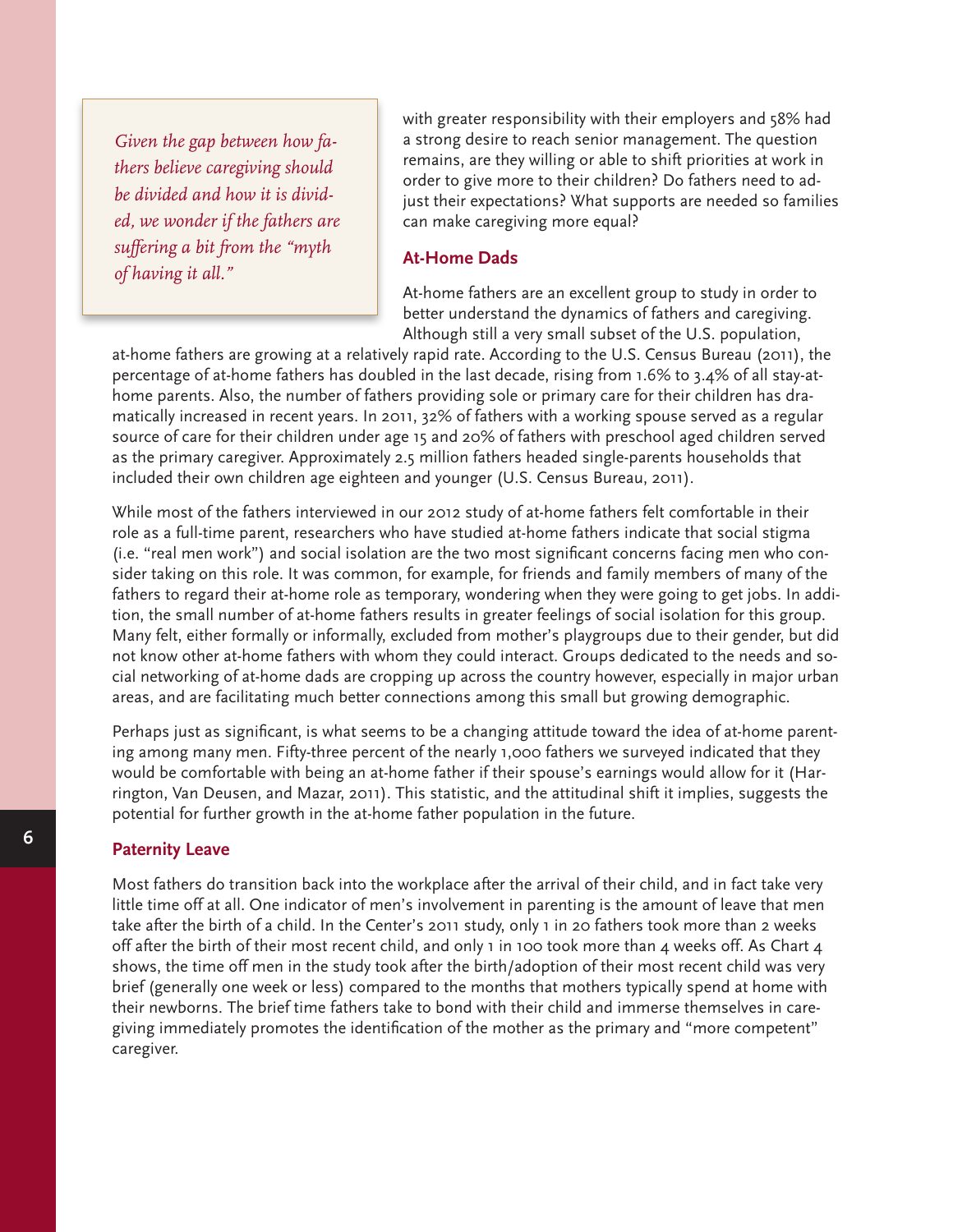

**Chart 4: Time Off After Most Recent Birth/Adoption (2011)**

Overall, these findings depict fathers today as caring and committed to being involved with their children, but struggling to be both engaged parents and advancing professionals. While men's views about the definition of being a good father appear to be changing, contradictions persist between men's intentions and their actions. For example, while fathers may care greatly about being present and emotionally supportive, this desire might not always translate into day-to-day childcare duties.

Taken together, these findings point to a notable difference between men's desires to be present, active parents, and the reality of how little they adjust their work schedule to accommodate the desire to be involved. As a whole, there has been an increase in working fathers' work-life conflict in the past 30 years, up from 34% in 1977 to 49% in 2008 (Galinsky, Aumann, and Bond, 2008). Men in dual-earner couples have felt this increasing conflict even more, with those reporting conflict rising from 35% to 60% over the same period.

## **Workplace Responses to Fatherhood**

Our 2011 study participants overwhelmingly returned to the same jobs after the birth of their most

recent child (98%). Ninety-six percent of the fathers said that their managers' expectations of them at work remained the same, and 3% said they had risen. Virtually none of the men reduced their hours and two-thirds felt their employer wouldn't be supportive of them doing so.

None of the men in the 2010 study were concerned that fatherhood would hamper their focus on work or reported that their new role resulted in negative perceptions by their employer.

*Most of the men felt that becoming a father positively impacted how others viewed them at their workplaces.*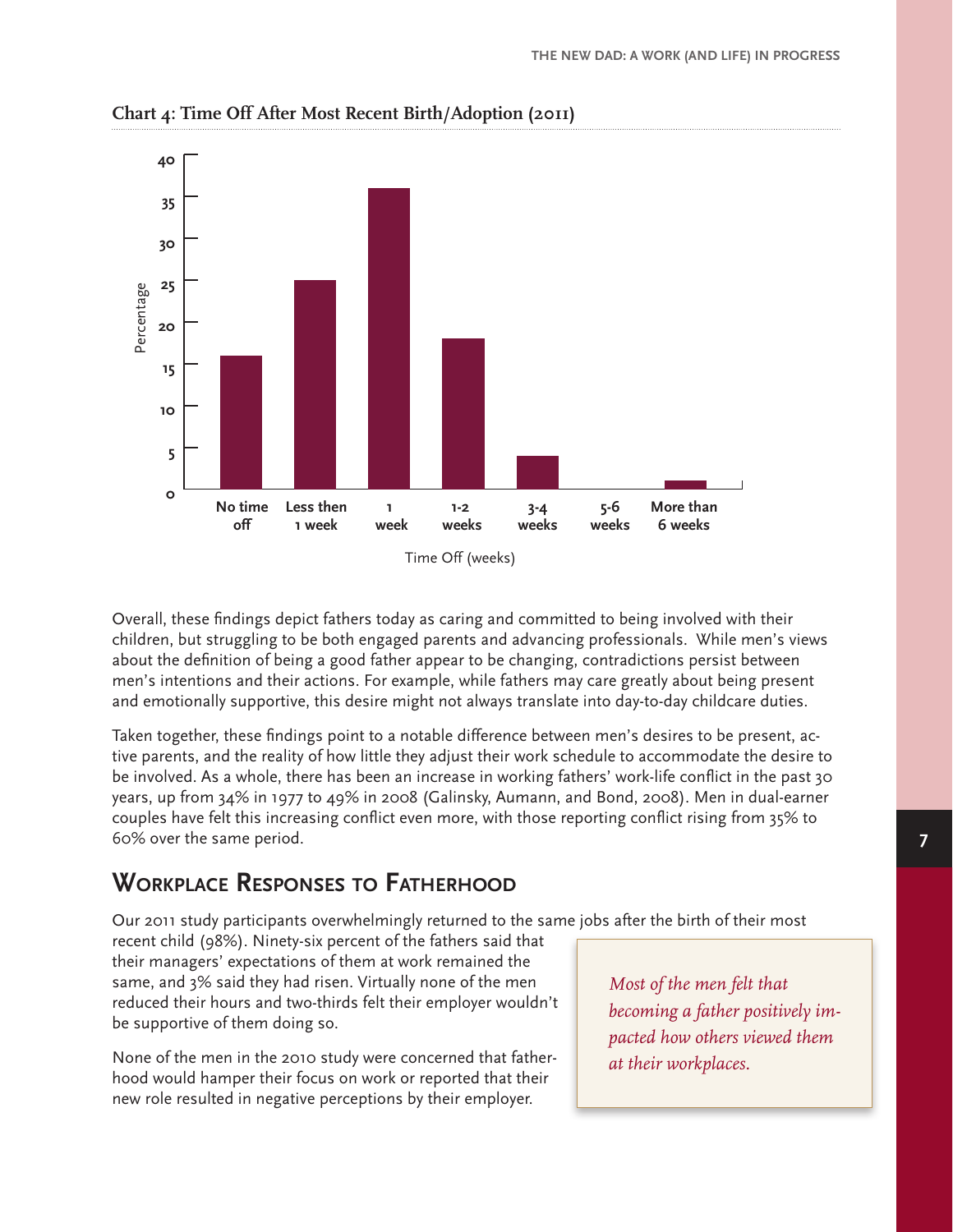Most felt that becoming a father positively impacted how others viewed them at their workplaces. These positive experiences included feeling they were now "members of the parenting club" and being seen as more credible, mature, responsible, and career-minded.

In the 2011 study, responses were also largely positive in terms of how supportive fathers found their workplace cultures, managers, and coworkers. More than nine-in-ten respondents agreed or strongly agreed when they returned to work they felt welcomed back by their peers; 89% of respondents agreed or strongly agreed that their manager accommodated them when family or personal business needed attention.

The sentiment that the overall workplace response to becoming a parent was very positive for the men is in stark contrast to many women, who are commonly perceived as less committed to their careers, less competent, and less promotable when they become mothers (Correll, Benard, & Paik, 2008). The differences suggest that supervisors' and colleagues' expectations of men's work performance remain unchanged when the men become fathers. This would also suggest that fatherhood is not recognized as a life transition that might have an impact on the amount of time or effort that a man is willing to commit to work.

#### **Flexible Work Arrangements**

Flexible work arrangements are one of the most important benefits a company can provide to enable its workers to better balance work and home life. The companies included in the 2011 study all had active flexible work arrangements programs. In this study more than three quarters of fathers reported

*Fathers using flexible work arrangements, whether formally or informally, have higher job satisfaction and also higher career satisfaction than those that do not use flexible work arrangements. Men also tend to use informal rather than formal flexible work arrangements.* 

using flex-time on either a formal or informal basis, 57% worked from home at least some part of their time, and 27% utilized compressed workweeks. These numbers are encouraging in terms of fathers and the utilization of flexibility, but perhaps equally noteworthy is the percentage of those fathers that used flexibility on an informal rather than formal basis. It may be that men need flexibility on a less regular basis than women and are thus more likely to use it informally. Or that corporate cultures discourage men from utilizing formal flexible arrangements, so men use them in a more covert manner.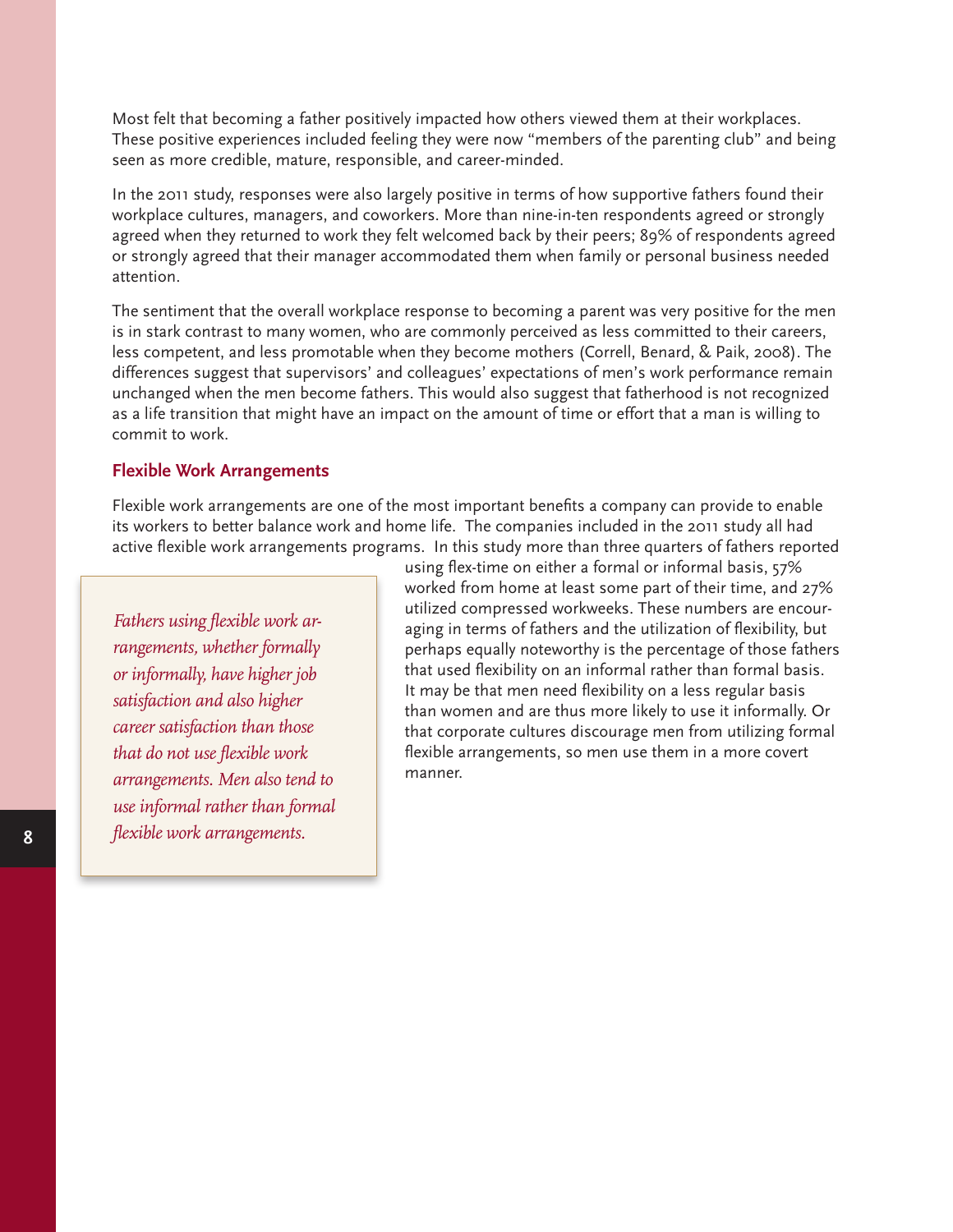

#### **Chart 5: Flexible Work Arrangement Usage (2011)**

Fifty-seven percent of 2011 survey respondents agreed or strongly agreed that their supervisor was supportive of employees using flexible work arrangements. However, of those who did not use flexible work arrangements, a high percentage believed that their employers would not support their doing so, in spite of the fact that many of their colleagues were using such arrangements. There could be many reasons for this, such as the nature of the job, fear of negative career implications, or the individual manager's stance toward flexible working.

#### **Supportive Work Environment**

Through our research we hoped to better understand the impact that organizational environments have on fathers' work and family experiences. Therefore, we analyzed the relationships among the key variables of supportive environment (including family supportive culture, manager supportiveness and co-worker supportiveness); work-to-family alignment (including work-to-family conflict and work-to family enrichment); and satisfied employees (including job satisfaction, career satisfaction and job withdrawal intentions). Figure 1 offers a high-level summary of the important relationships that we identified through our analyses.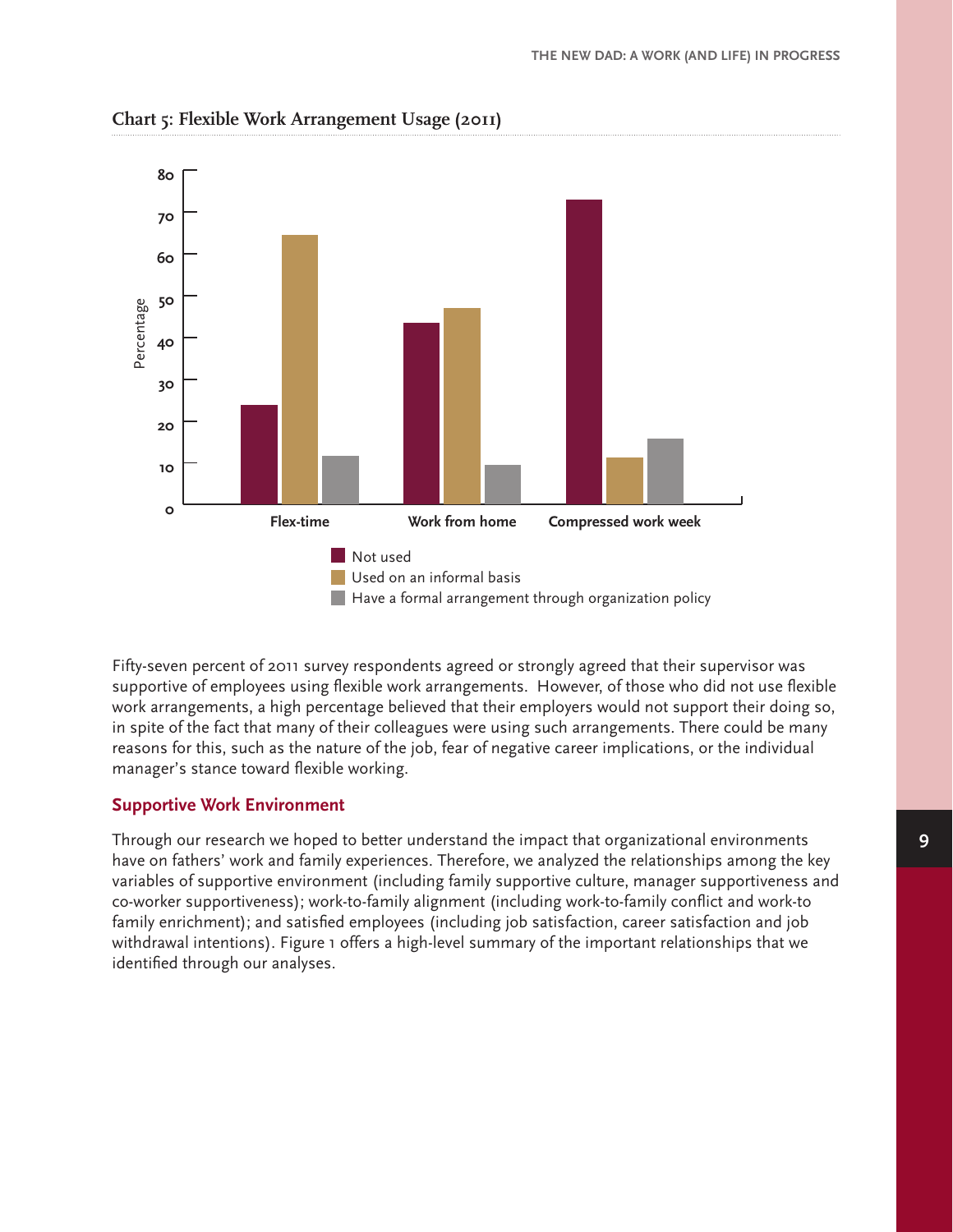

#### **Figure 1: Relationships between Supportive Environment, Work-Family Alignment, and Employee Satisfaction**

Not surprisingly, we found that the more supportive fathers perceive their work environments to be overall, the lower the level of work-to-family conflict (work having a negative impact on family) and the higher the level of work-to-family enrichment (work having a positive impact on family) they report experiencing. In other words, a more supportive work culture has a positive effect on a father's home life. Success at work can lead to success at home, and the skills learned in managing relationships at work can be useful at home as well. Further, our analyses revealed that the more supportive managers and co-workers are of fathers as caregivers, the less work-to-family conflict experienced, and the more work-to-family enrichment there is for the fathers.

We also found that fathers who experience better alignment between work and family (less conflict, more enrichment) report being more satisfied overall with their jobs and with their careers, and are less likely to leave their jobs. Additionally, the family-supportiveness of the organizational environment also impacts fathers' job satisfaction and career satisfaction directly, such that the more family-supportive the environment is perceived to be, the more satisfied fathers are with both their jobs and their careers and the less likely they are to leave their organizations.

All of these elements; family supportive culture, manager supportiveness, and co-worker supportiveness, create an environment that enables fathers to be more successful in performing their roles as caregiver and worker, as well as achieving greater alignment and integration between the two. Therefore, fostering an environment that is supportive of and recognizes the importance of fathers' dual roles as workers and parents is a major "win/win" for the organization and the employees.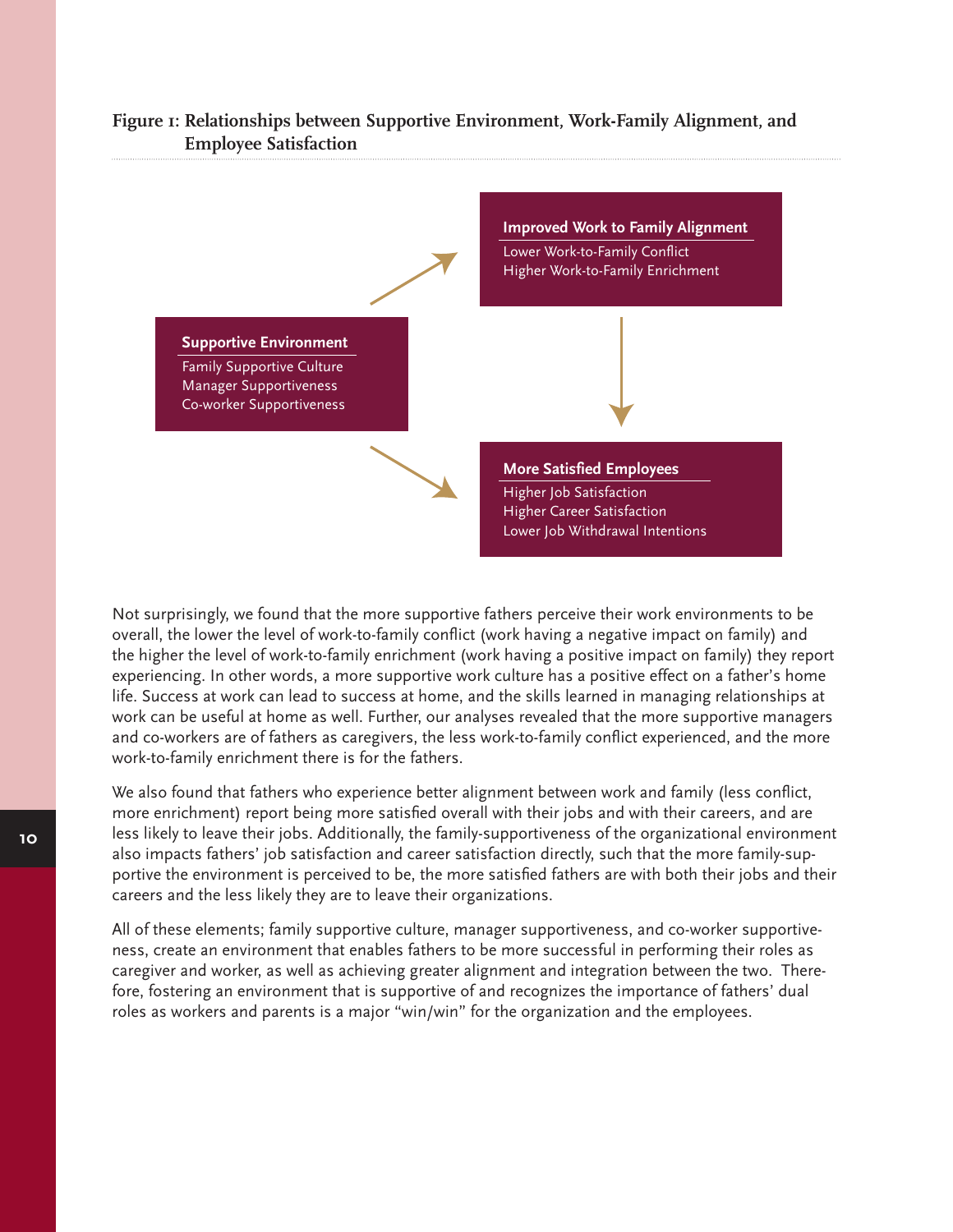# **Continuing the Progress**

The companies we studied have taken actions to create more family-friendly cultures and many fathers are making effective use of flexible work arrangements and other company supports. The question remains, is it enough? Our 2011 survey of fathers in four large companies contained a number of questions aimed at better understanding organization cultures and their level of supportiveness to families and fathers. While the majority of fathers felt supported by their own managers, they perceived more of a mixed level of support from their workplace cultures as a whole.

#### **Chart 6: Percent Agreement That These Statements Represent the Philosophy or Beliefs of Their Company (2011)**



It can be somewhat disheartening to note that a fairly large percentage of the 900+ fathers agreed that in order to get ahead they needed to

- Put their work life before their family life
- Work more than 50 hours/week
- Take work home at night and on weekends
- Not turn down a promotion or transfer due to family-related reasons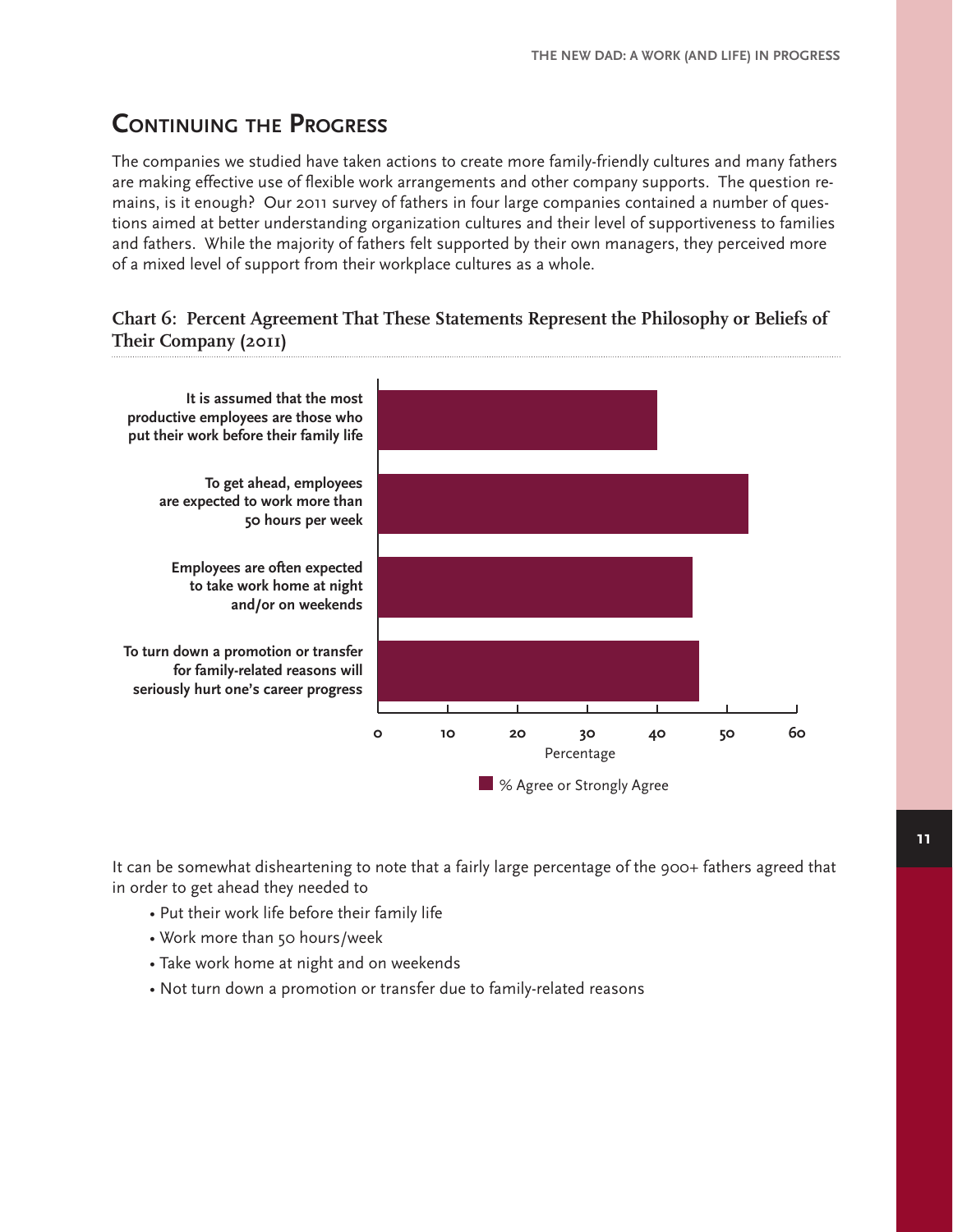When the Pew Research Center asked working mothers and fathers to picture their ideal working situation, 37 percent of women would opt for full time; 50 percent part time; and 11 percent wouldn't have a job at all (Pew Research Center, 2013a). Of the fathers, 75 percent said full time, 15 percent said part time, and 10 percent wouldn't work at all. Yet in our 2011 study less than 1% of the fathers were working part-time and only 18% agreed that their employer would support them working a part-time schedule.

It is clear that these cultural issues and the lack of support for part-time work make for a less familyfriendly environment despite efforts to improve work-life balance at these companies. We believe that the changes that are taking place with fathers have not been fully understood and embraced within organizations, and old paradigms persist. Work-life balance continues to be seen as mainly a women's issue. Fathers are expected to work long hours and put their work lives ahead of their family lives. Perhaps the single greatest impediment to progress is the assumption that working more hours leads

*Companies need to find ways to support all types of family arrangements and provide the flexibility needed to make both the companies and the employees successful. Those that do this will have access to the best talent pool, and potentially a very productive and engaged workforce.*

to higher productivity and more effective workers. This belief is deeply ingrained and often fails to consider the costs of added employee stress, lower morale, lower job satisfaction and lower employee engagement, not to mention the decrease in productivity in those extra hours.

Regardless of views on longer work hours and productivity, it is clear that roles of both men and women are changing. Women are taking a larger role at work and will continue to do so. Fathers are taking a larger role at home and that trend will also continue. All parties are searching for the elusive balance between work life and home life. Married couples search for this balance jointly and develop different approaches to this depending on their circumstances, skills and interests. For some this may mean a male breadwinner and a stay-at-home mom. For some it may mean two full-time careers and lots of supportive child care. For others it may mean a female breadwinner and a stay-at-home dad. Each of

the parents may decide that part-time work will be more effective at various life stages. Single parent households are becoming much more common. All points on this spectrum are possible, and companies need to find ways to support all types of family arrangements and provide the flexibility needed to make both the companies and the employees successful. Companies that can do this will have access to the best talent pool, and potentially a very productive and engaged workforce.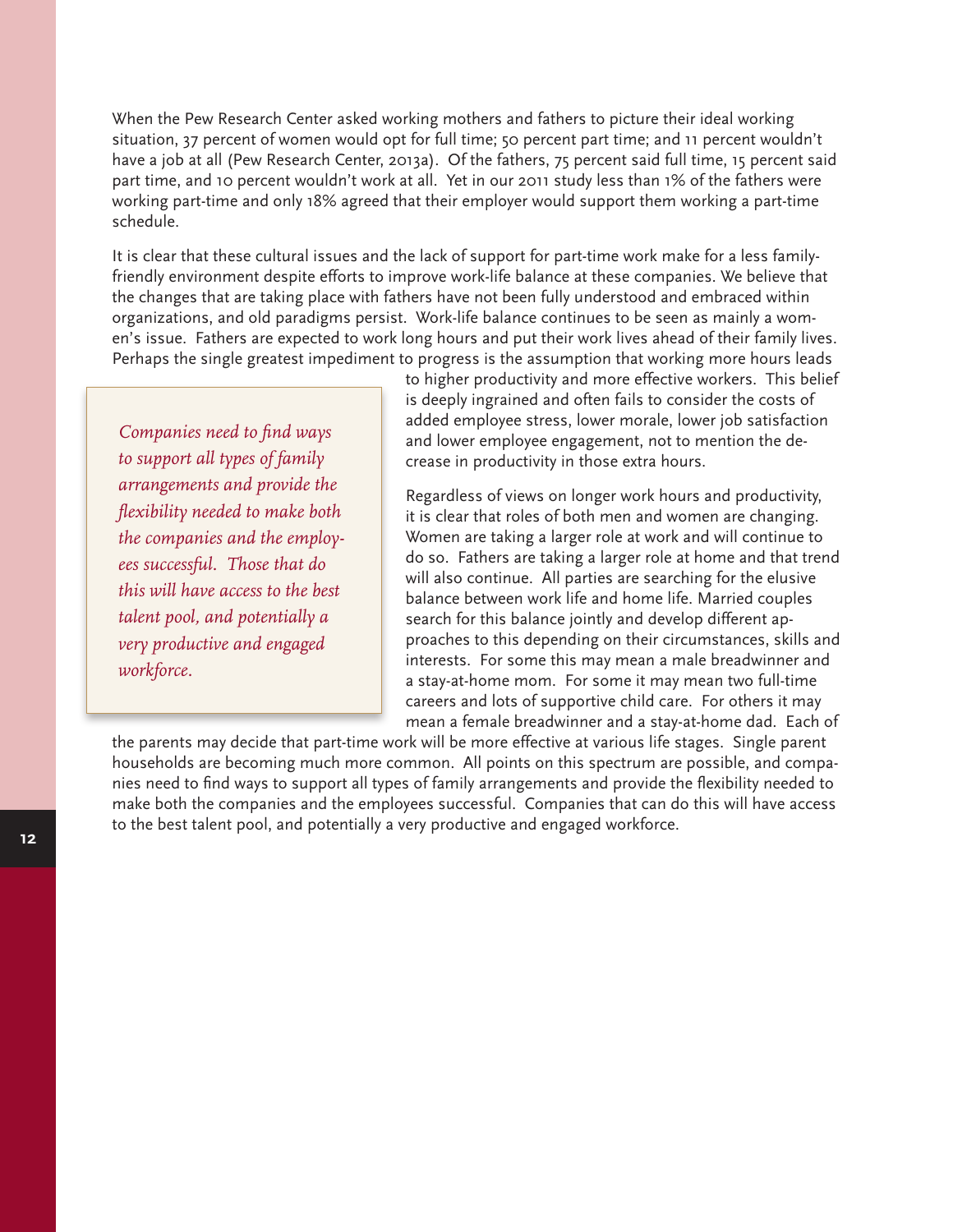### **Conclusions and Recommendations**

Our research over the past four years has led us to clear conclusions about the changing state of fatherhood in America; at least for the population of fathers (mostly American, white-collar, college educated, etc.) we have mainly been studying. As evidenced by the reception to our research over the last few years and the tremendous growth in media attention to the work-life challenges of fathers, we believe that our society is poised to move ahead with a national conversation on this topic. We have outlined recommendations for the two major audiences for our work, employers and fathers, which we hope will propel this dialogue forward and promote a greater call to action.

#### **Recommendations for employers**

Employers, and specifically organizational leaders, play a critical role in creating supportive or un-supportive workplace cultures. Today, our research and that of others in the field suggests there continues to be a significant lag in employers' understanding of the experiences, wants, and needs of contemporary fathers. There are a few key things that employers can do.

- **Get to know your fathers and their needs.** Too few researchers and employers have focused on today's fathers in order to understand their lives, their efforts and their struggles to achieve greater harmony between their work and parenting roles. Many assumptions about what fathers do or don't do in the home need to be updated in order to create workplace cultures that support all employees. Surveys, like those conducted by our Center, can provide a contemporary view of the lives and needs of today's working father.
- **Fully embrace flexible work arrangements including part-time work.** In spite of the recent media hype suggesting that workplace flexibility is under siege, progressive employers understand that flexible, highly agile workplaces are here to stay. Most employers who offer flexibility see this as a way to increase competitiveness, not simply as a worker friendly perk. They realize the many benefits that flexibility can produce. That said, in our 2011 study, when asked what one thing your employer can do to help you in your work-family struggles, the answer was clear and resounding. Provide flexibility. Offering fathers (and all employees) the time to attend to their personal needs does not offer employees permission to "slack off". What it does do is permit them to be more focused and energized when they are working.
- **Understand and create a family-friendly workplace for all employees.** Family-friendly workplace cultures which include effective policies, supportive managers, and supportive colleagues have positive benefits for the employee and for the employer. In these environments, employees have higher levels of engagement and satisfaction and the employers benefit from the resulting increase in productivity and lower turnover of key personnel.
- **Give dads a means and a place to talk about work-family issues.** Long-standing gender role stereotypes and organizational cultures may unintentionally create barriers to men discussing their caregiving roles. It is important that employers take proactive measures to encourage conversations among men about issues such as parenting and work-life balance. Career-life workshops can be tremendously beneficial as a means for men to better understand, articulate and work through the work-family challenges they face. This type of professional development could also serve as an excellent way for men to offer their employers a window into the challenges of today's working fathers. Establishing fathers' affinity groups or business resource groups and offering brown bag seminars targeted at men will also increase the level of conversation and acceptance for the dual roles of today's working dads.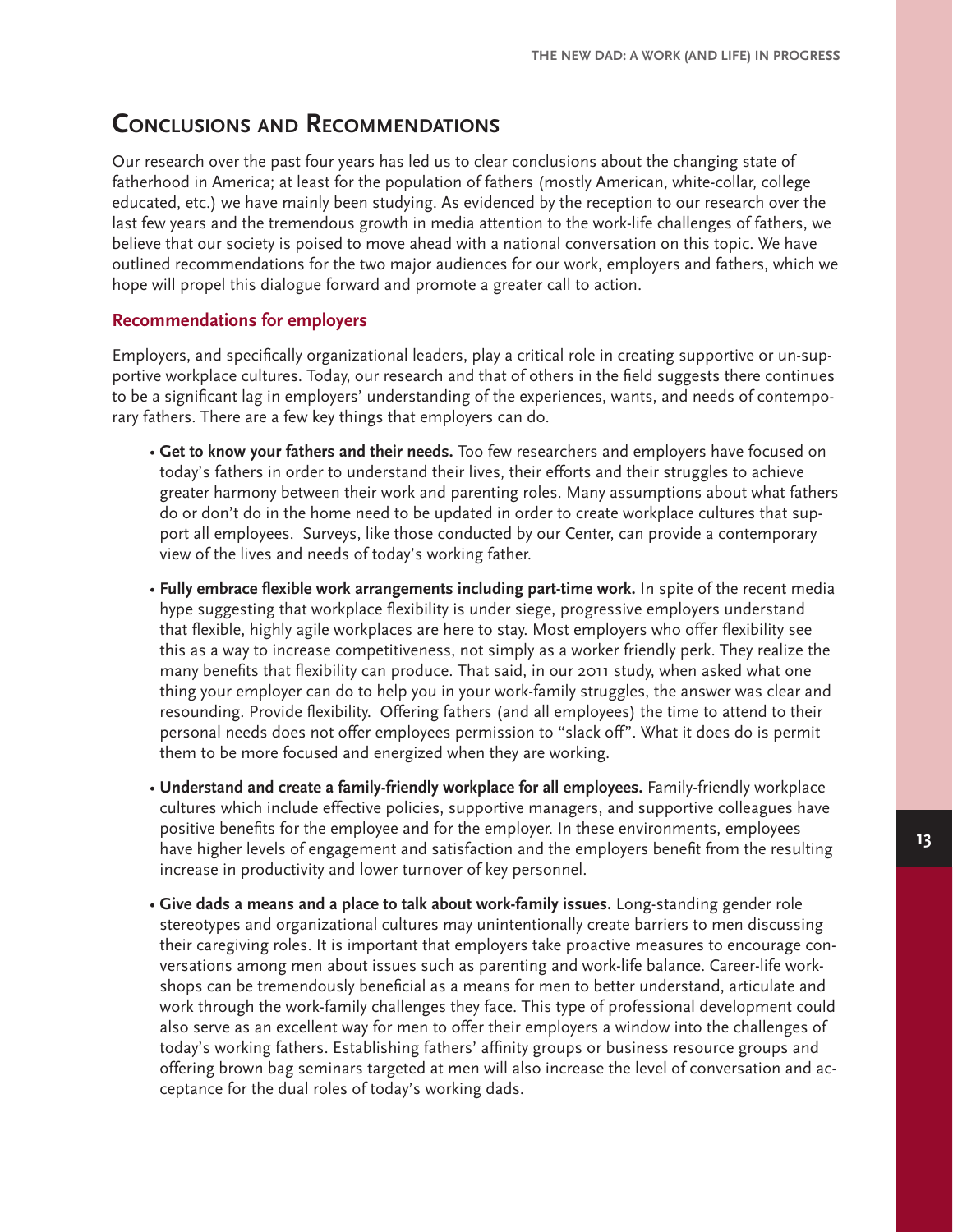- **Recognize that gender-neutral policies will not suffice.** While organizational policies are designed to be gender neutral, organizational cultures are not. There are still deeply embedded assumptions that when men become fathers, nothing will change on the work front. As fathers take on greater responsibility for caregiving and other family responsibilities, organizational cultures need to adjust to this new reality. Employers need to see fatherhood as an important and time consuming role and not assume that being a good father simply equates to being a financial provider.
- **Encourage men to utilize family leave policies.** Benefits such as paid paternity leave and childcare services, and the acceptance and encouragement to actually use them, help ease the conflicts experienced by fathers upon the arrival of their children. Even in organizations that do offer (paid and upaid) leave, utilization is low because of fear of being perceived as a less committed worker. The unseen beneficiaries of men taking advantage of family leave are working women, who may feel more prepared to forge ahead in their careers with the support of prepared caregiving partners. Organizations who seek to retain and advance women must not marginalize the role men play in that process.

Engaging men in these conversations and implementing the outlined policies can benefit not only fathers, but all employees in the organization, by promoting the view of workers as "whole persons." While fathers make up approximately half of the worlds parents, they comprise over 85% of Fortune 500 Executive Officers in the U.S. (Catalyst, 2013). Their role in the work-life conversation is critical to the work and life success of all employees.

#### **Recommendations for Fathers**

- **Support your fellow fathers.** Organizational cultures need to change if men are truly to embrace their role as caregiving fathers. Because male leaders have created workplace cultures and norms, (over 96% of CEOs in the Fortune 1000 are men), men are extremely influential in terms of changing workplaces. Men, whether senior leaders, middle managers, or individual contributors need to create more supportive workplace cultures whether from their influential positions as organizational leaders or through grass-roots efforts. Men should challenge male stereotypes (e.g. only those who work excessive hours are truly committed) that make it difficult for women and men to be effective parents. Demonstrate respect for the work-life decisions of all fathers.
- **Examine your caregiving goals in light of your career goals.** While our research surfaced a clear desire of working fathers to be more involved in the care and raising of their children, it was also clear that the desire to "have it all" is not just a phenomenon that impacts mothers. As our 2011 study clearly demonstrated, while 77% of fathers said they wanted to spend more time with their children, at the same time 3-in-4 wanted a job with greater responsibility and nearly 3-in-5 wanted to attain a role in senior management at their very large companies. While seeking ongoing development and advancement is a perfectly reasonable goal, such an objective may need to be tempered by what's best for the family and what is practical at any given point in time.
- **Consider taking more time off after the birth of your children.** The experience of fathers in countries that offer generous, extensive paternity leave suggests that those who take a more handson role early in their child's life will have a higher likelihood of being engaged parents over their child's lifespan. Women are immersed in caregiving from the moment their children are born. Fathers who take little or no time-off following the birth of a child are likely to feel less competent and be more hands-off with their children. While we recognize that many organizations do not offer paid paternity leave, evidence would suggest that fathers spending time "flying solo"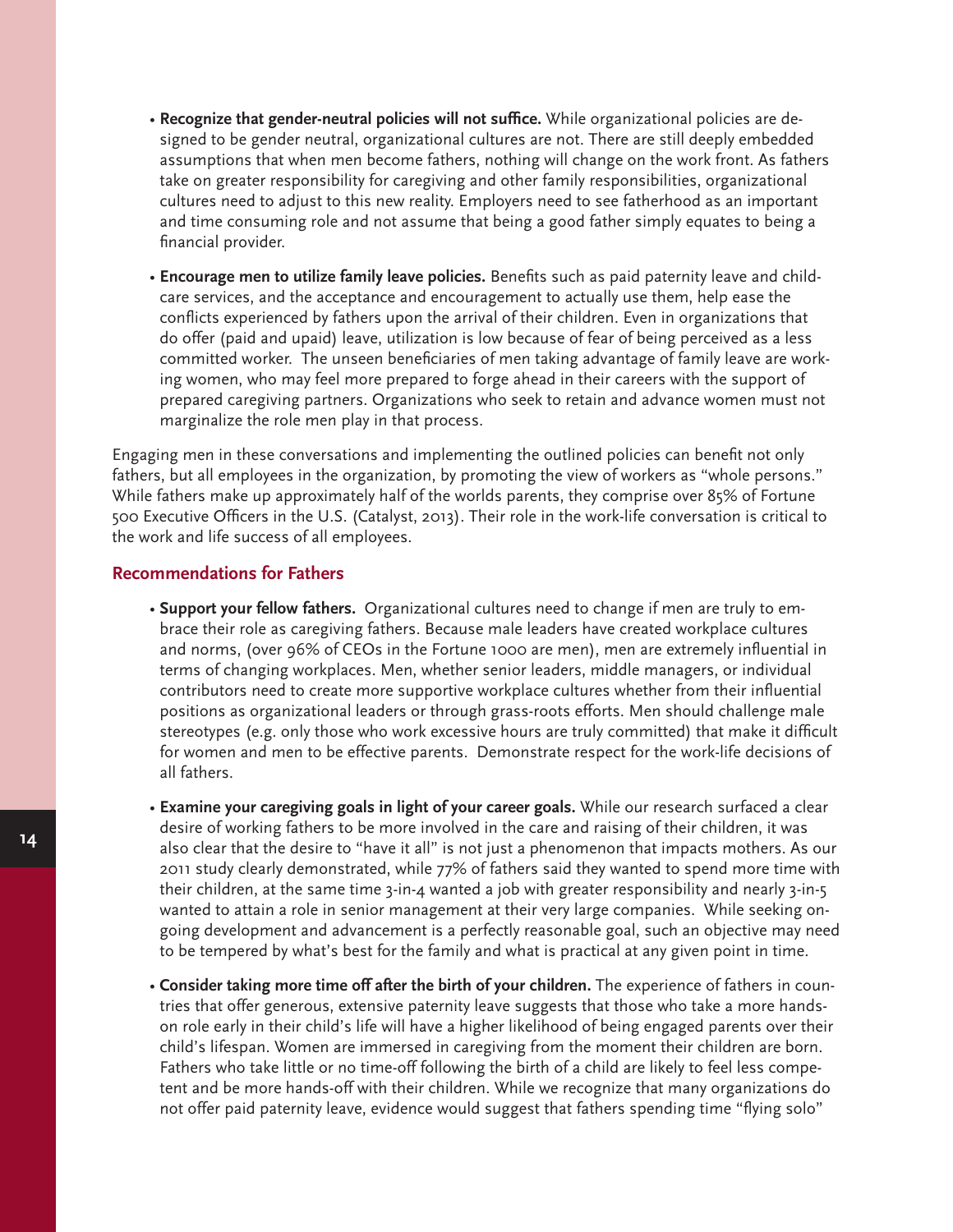as caregivers will experience significant long-term benefits in their relationships with their children. Men can assist their fellow fathers by taking advantage of, and thereby normalizing, the parental leave that is offered by their organizations.

• **Be a true caregiving partner to your spouse.** Families today are far more complex than traditional family structures. Choices about career and caregiving present major stressors for many dual-career couples, and combined with our professional culture of overwork, often drive parents (predominantly women) out of the workforce. Viewing both breadwinning and caregiving as shared responsibilities of a family unit, and having direct conversations about how those will be achieved, can help both parents develop over the course of their child's early years. Outdated gender role assumptions often no longer apply. Either spouse can be a primary breadwinner or a primary caregiver, depending on the opportunities and the needs of each specific family. As our 2012 study *The New Dad: Right at Home* revealed, fathers can be excellent primary caregivers and through doing so can support the career progression and earning potential of their wives.

Our research has convinced us that men are on the threshold of embracing a new definition of fatherhood and stepping up to the challenges and the rewards of parenting in a much fuller sense then was the case in the past. As their female counterparts are encouraged to "lean in" at work, we believe it is time for fathers to "step up" to parenting proudly and without reservation. It's time to recognize that half of the world's parents have too long been ignored or silent on the most important issue in their lives, the well-being of their families and their relationships with them.

We believe fathers are poised for a breakthrough, one that brings a greater appreciation of the important role fatherhood plays in their own lives and that of their family members, and that workplaces should make every effort to support this important effort. Now is the time to move forward, to take action to continue this "Work (and Life) in Progress." The Boston College Center for Work & Family is committed to taking a leadership role in actively promoting a dialogue and helping fathers, families, organizations, and society appreciate and encourage this evolving definition of fatherhood.

*Learn more and join our efforts at TheNewDad.org*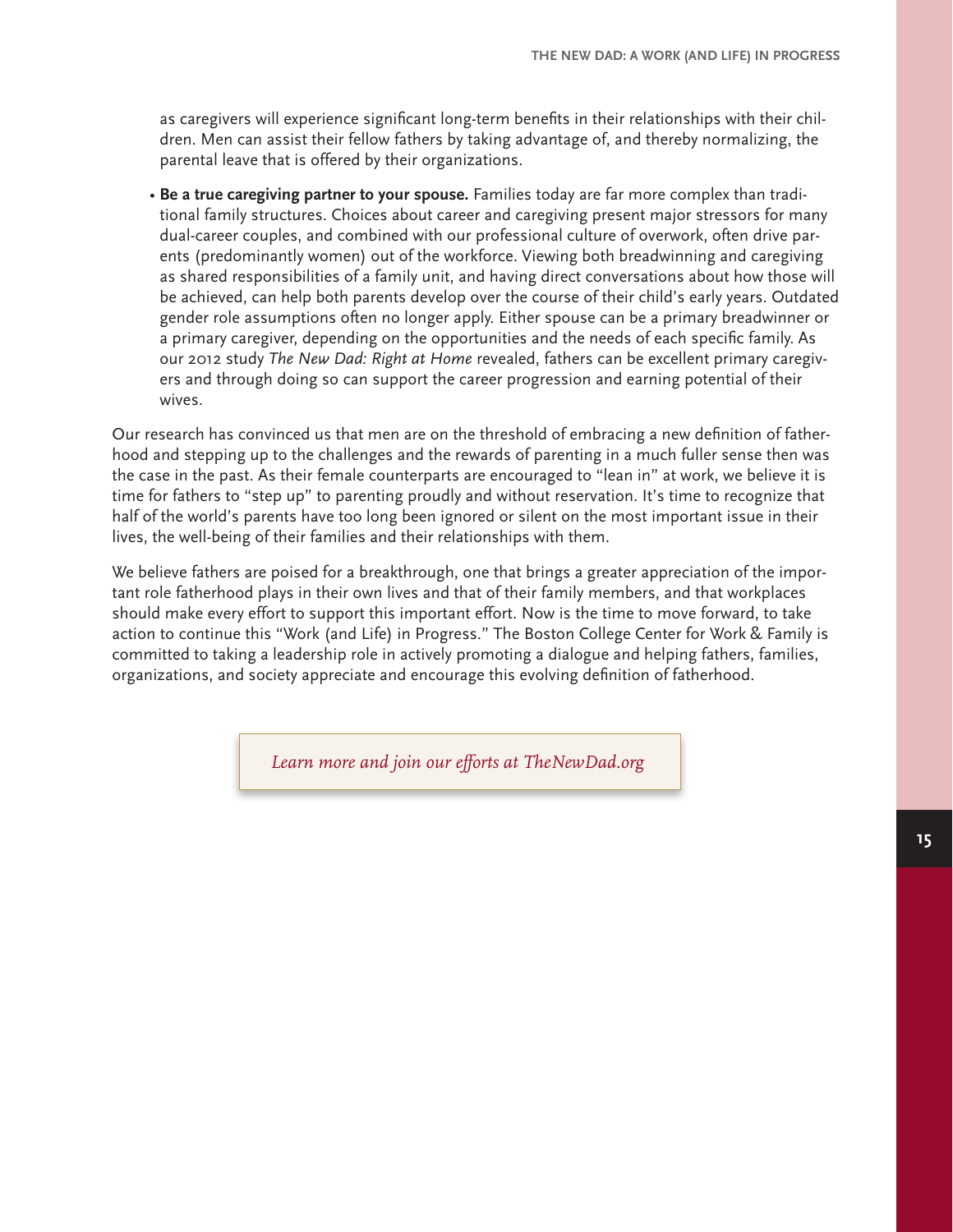# **REFERENCES**

- Bureau of Labor Statistics (2013), Table 4. Families with own children: Employment status of parents by age of youngest child and family type, 2011-2012 annual averages. http://www.bls.gov/news. release/famee.t04.htm
- Catalyst (2013). Knowledge Center. *Women CEOs and Heads of the Financial Post 500*. http://www.catalyst.org/knowledge/women-ceos-and-heads-financial-post-500 *Women CEOs of the Fortune 1000*. http://www.catalyst.org/knowledge/women-ceos-fortune-1000
- Correll, S.J., Benard, S., Paik, I. (2007). Getting a Job: Is There a Motherhood Penalty? *American Journal of Sociology* 112, 1297-1338.
- Galinsky, E, Aumann, K, & Bond, J. (2008). The national study of the changing workforce 2008: *Times are changing: Gender and generation at work and at home.* New York, NY
- Harrington, B., Van Deusen, F, and Ladge, J.J. (2010). *The New Dad: Exploring Fatherhood Within A Career Context*. Boston College Center for Work & Family. Research Report
- Harrington, B. Van Deusen, F. , and Humberd, B. (2011). *The New Dad: Caring, Committed and Conflicted*. Boston College Center for Work & Family. Research Report
- Harrington, B. Van Deusen, F. , and Mazar, I. (2012). *The New Dad: Right at Home*. Boston College Center for Work & Family. Research Report
- Mason, M.A. (2009). Better educating our new breadwinners. In Boushey, H. & O'Leary, A. (Eds.), *The Shriver report. A woman's nation changes everything*. Washington, DC: Center for American Progress.
- Pew Research Center (2012). A Gender Reversal On Career Aspirations Young Women Now Top Young Men in Valuing a High-Paying Career. http://www.pewsocialtrends.org/2012/04/19/a-genderreversal-on-career-aspirations/
- Pew Research Center (2013a). *Modern Parenthood.* http://www.pewsocialtrends.org/files/2013/03/FI-NAL\_modern\_parenthood\_03-2013.pdf
- Pew Research Center (2013b). *Breadwinner Moms*. http://www.pewsocialtrends.org/2013/05/29/breadwinner-moms/
- Raley, S., Bianchi, S., and Wang, R., (2012). When Do Fathers Care? Mothers' Economic Contribution and Fathers' Involvement in Childcare. *American Journal of Sociology*, 117 (5), 1422-1459
- U.S. Census Bureau. (2011). "Families and Living Arrangements, Table SHP-1. Parents and Children in Stay-At-Home Parent Family Groups: 1994 to Present." Current Population Survey, March and Annual Social and Economic Supplements, 2011 and earlier.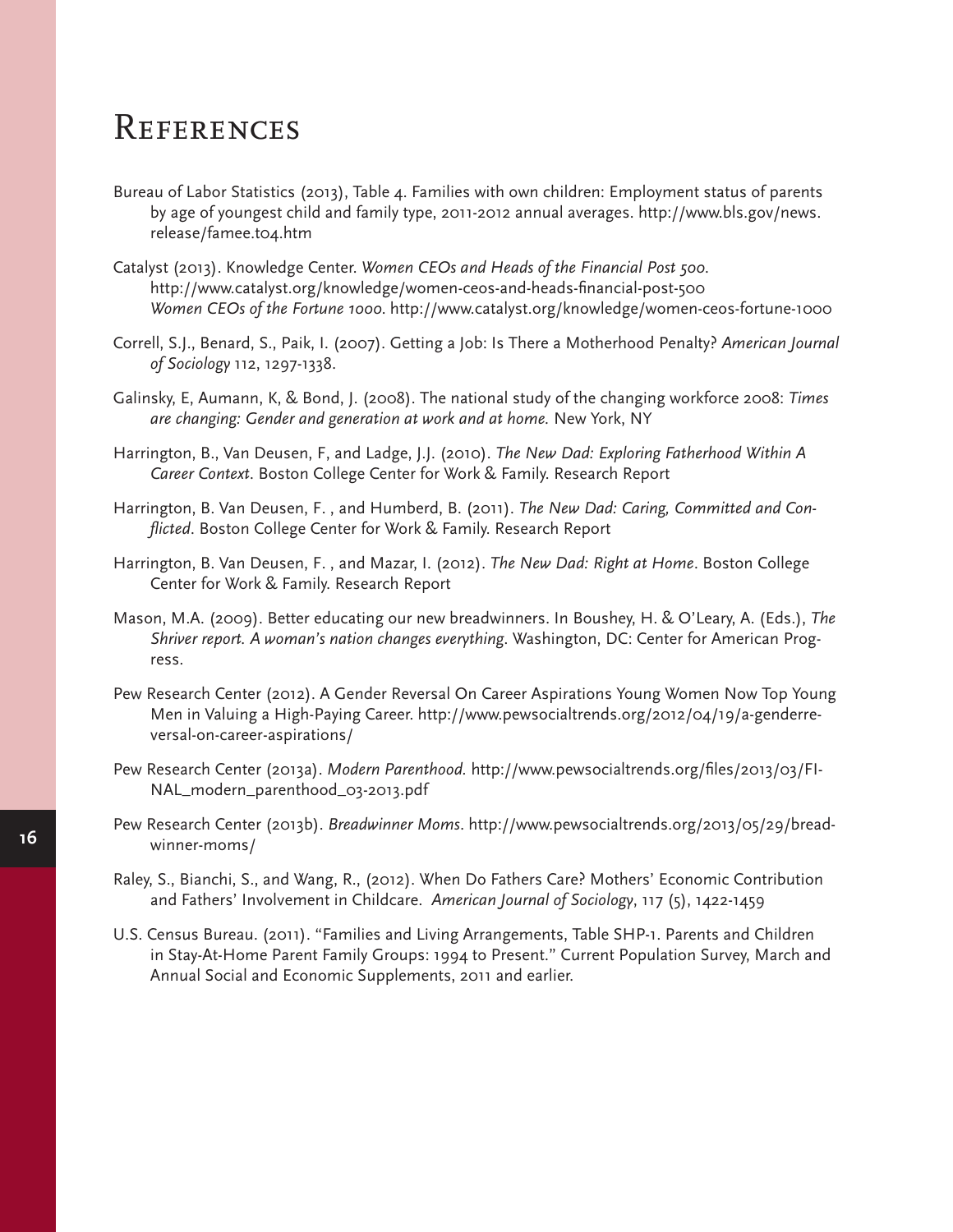*I know that when I am on my deathbed someday, I will not be thinking about any particular legislation I passed; I will not be thinking about a policy I promoted; I will not be thinking about the speech I gave, I will not be thinking the Nobel Prize I received. I will be thinking about that walk I took with my daughters. I'll be thinking about a lazy afternoon with my wife. I'll be thinking about sitting around the dinner table and seeing them happy and healthy and knowing that they were loved. And I'll be thinking about whether I did right by all of them.*

- Barack Obama, 2013 commencement address at Morehouse College